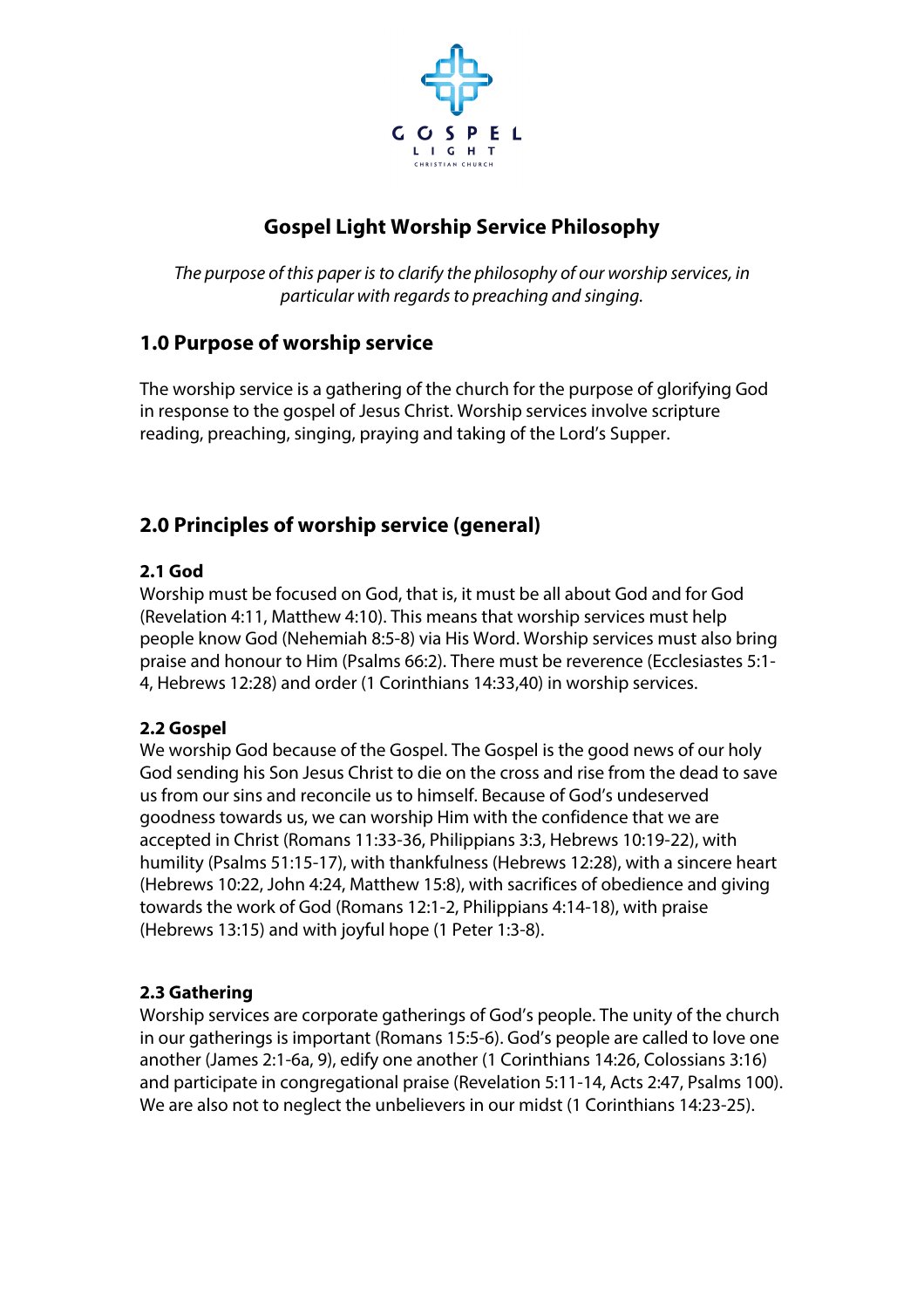# **3.0 Preaching in worship service**

## **The definition of preaching**

We believe preaching is the applicative declaration of the Word of God through the man of God about God, the Gospel, Grace, and Glory.

# **Definitions:**

# *3.1 Application*

The preacher is to teach for transformation and not merely information. He is to teach in a in a way that applies God's Word to our daily lives.

# 3.2 *Declaration*

The preacher is to explain and apply the word of God faithfully and not to impose his own ideas into the text.

# *3.3 The Word of God*

We declare not the opinions of man, but the authoritative Word of God.

# *3.4 Embodiment*

Preaching is the exposition and application of God's Word to the people of God through the man of God.

# *3.5 God*

There is a danger that preaching can be man-centred. Preaching should be Godcentred.

### *3.6 Gospel*

Preaching must be about the life-transforming message of the Gospel: "For I decided to know nothing among you except Jesus Christ and him crucified" (1 Corinthians 2:2).

# *3.7 Grace*

The preaching of God's Word must be about what God does for us as well as what we do for God. Both of these aspects must be driven by grace – motivated by his unmerited favour towards us and enabled by his power to do his will. We must declare the exceeding grace of God towards us and also the need for grace-driven worship and service towards God.

### *3.8 Glory*

Preaching reminds people of their hope of glory in Jesus Christ – the glorification of our bodies and the unrestricted beholding of the glory of God.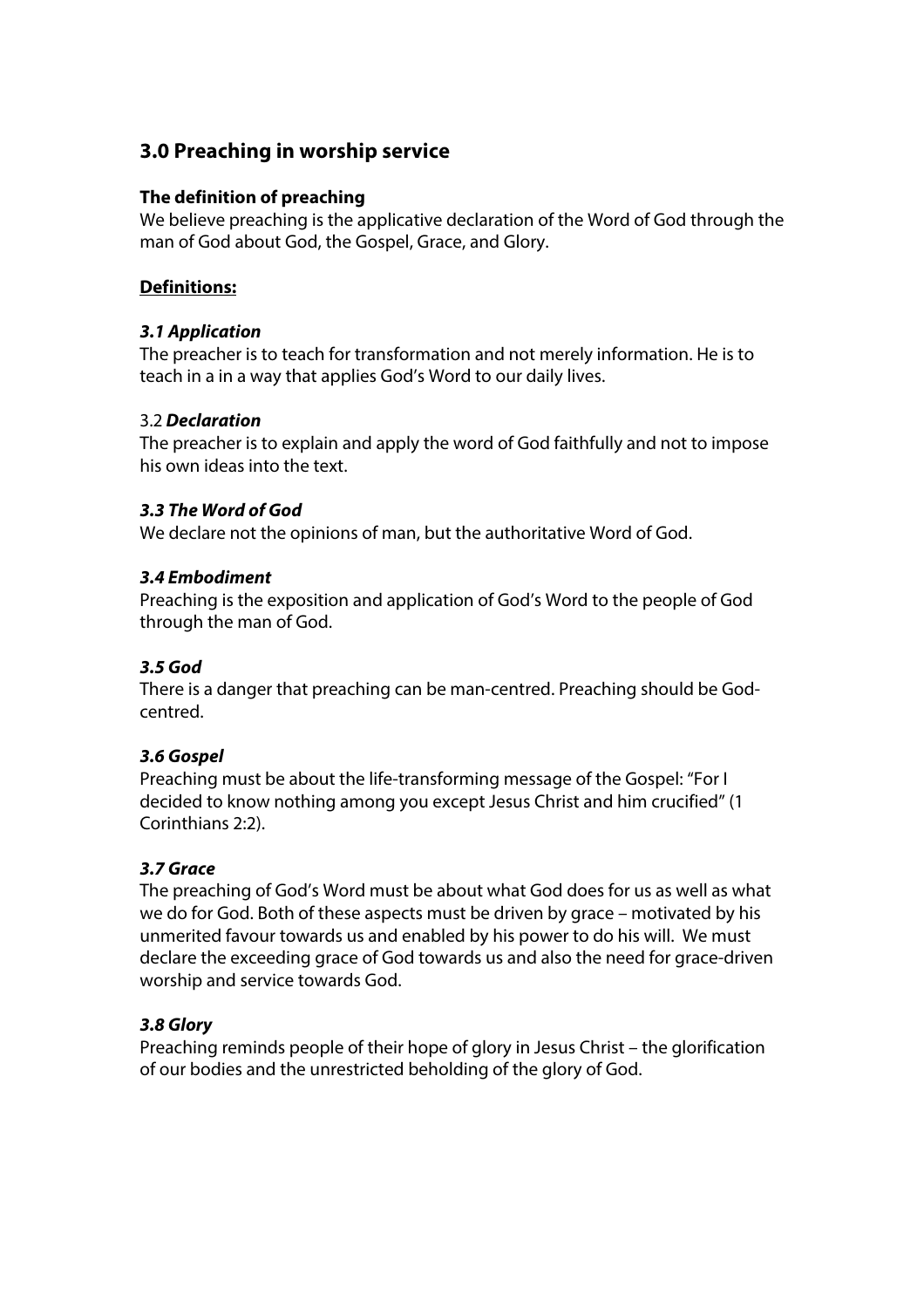# **4.0 Worship songs & music in worship service**

# **4.1 Purpose of worship songs and music in worship service**

Worship songs and music used in worship service are means of communication. Through songs, we sing to God and to one another to remind ourselves of God's Word.

# *4.1.1 To God – praise, thanksgiving, prayer, confession*

### Colossians 3:16

"Let the word of Christ dwell in you richly, teaching and admonishing one another in all wisdom, singing psalms and hymns and spiritual songs, with thankfulness in your hearts to God."

We sing to God with praise, thanksgiving, prayer and confession. The Book of Psalms and Revelation 5:9-14 also demonstrate this.

# **4.1.2** *To one another – truth in God's Word*

### Colossians 3:16

"Let the word of Christ dwell in you richly, teaching and admonishing one another in all wisdom, singing psalms and hymns and spiritual songs, with thankfulness in your hearts to God."

We are to teach, admonish and remind one another the truth in God's Word through songs.

It must be reiterated that music is a medium of communication – making music does not equate to worship, nor is it the central focus of worship. Music in worship service is also not for our personal pleasure or entertainment. Only God is the central focus of worship.

Praising God corporately in song is an essential part of a Christian's life and of the worship service. It should not be viewed as less important or inferior to other aspects of the service (e.g. prayer, preaching of the Word, Holy Communion).

### **4.2 Principles of worship songs and music in worship service**

There are principles for how worship songs and music should be used during our worship services.

# *4.2.1 Worship songs should enable the entire church to worship together as one.*

As far as possible, we should make choices so as to allow all of God's people to participate in corporate worship. This is in line with our mission to lead generations of God's people into a life-changing relationship with Jesus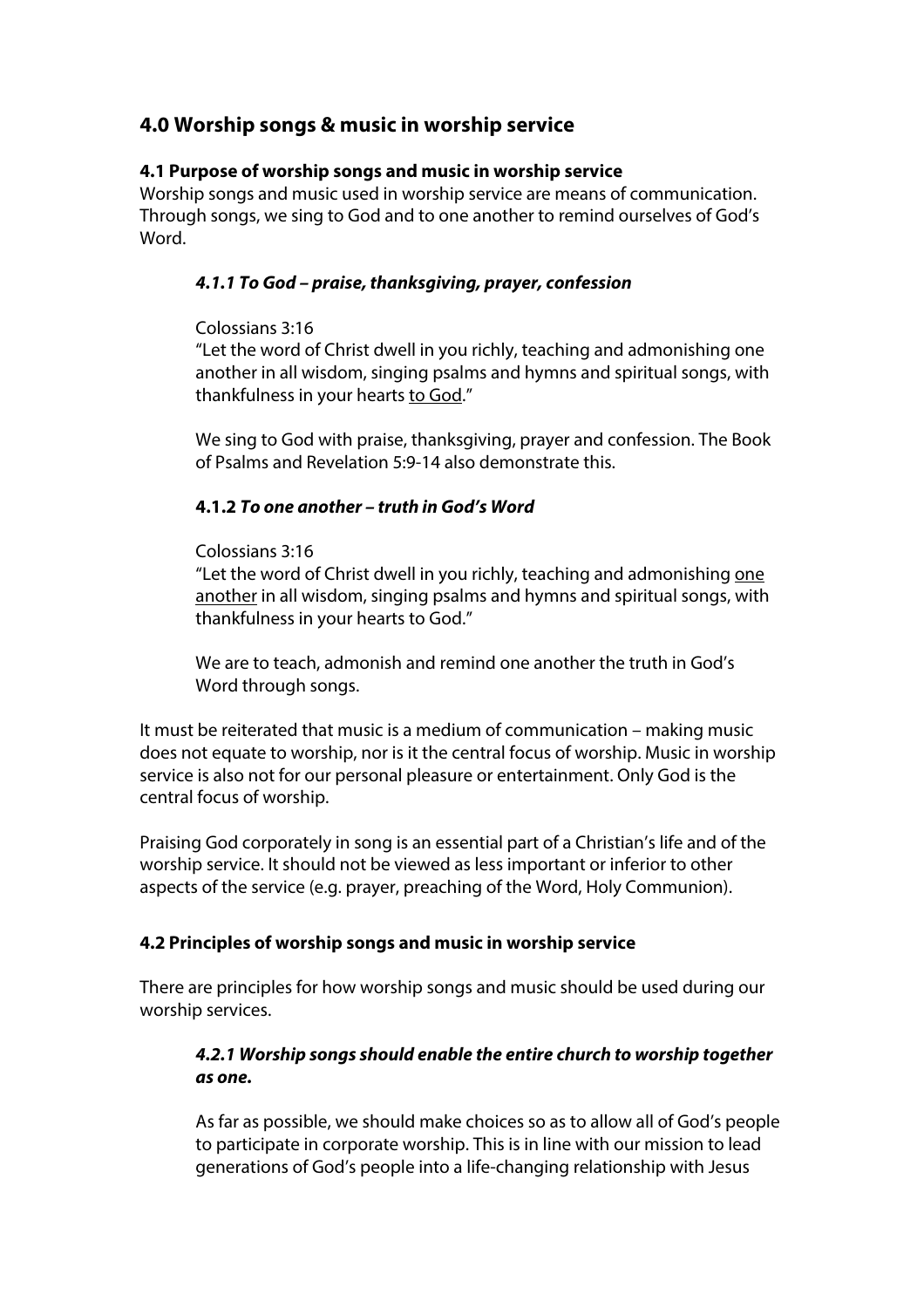Christ. Our choice of songs and musical arrangements should allow for as much participation by as many as possible. It should not be for the sake of performance. Singing songs together helps us express our unity in the Gospel.

We will choose a mix of songs ranging from hymns written by the saints of old to contemporary songs written in our day. We will also not be limited or conform to a certain style of music based on personal preferences.

Musical arrangements should facilitate corporate singing. For example, attention should be given to the various aspects of the songs (e.g. range – too high, too low, syncopation, irregularities in meter and rhythm) so as to allow the congregation to sing as one.

We should avoid introducing too many new or unfamiliar melodies or songs at once, as the unfamiliarity might discourage the congregation from participating.

### *4.2.2 Worship songs and music (melody, rhythm, lyrics, style, volume) should be appropriate and consistent with the truth we seek to communicate.*

The tone, musical arrangements and musical styles should support the truth in the lyrics. For example, songs about joy should be sung with joy; songs of repentance should not be sung in an overly light-hearted way.

We will not use music merely to stir up feelings that are not rooted in God and His word. Instead, we seek to kindle deep and long-lasting godly affections as a response to who God is as revealed in His word. Instrumental portions of our worship service (e.g. during confession time, prayer, invitations and the offering) should seek to support and complement the ongoing activity during that time. They should not be used to draw attention to the musician(s).

The overall volume of the worship team should not overpower the voices of the congregation. The congregation's voices should be the main "instrument" in the worship service.

### *4.2.3 Worship songs and music should be a means of communication, not become a source of distraction.*

The worship team (leaders, musicians, singers, AV team) must skillfully combine God's Word with music and labour towards "undistracting excellence". In order to achieve this, time and effort need to be set aside for rehearsals and coordination so that we can avoid/minimize mistakes during the service and execute the music in a way that does not draw attention to itself but helps direct the congregation's attention to God.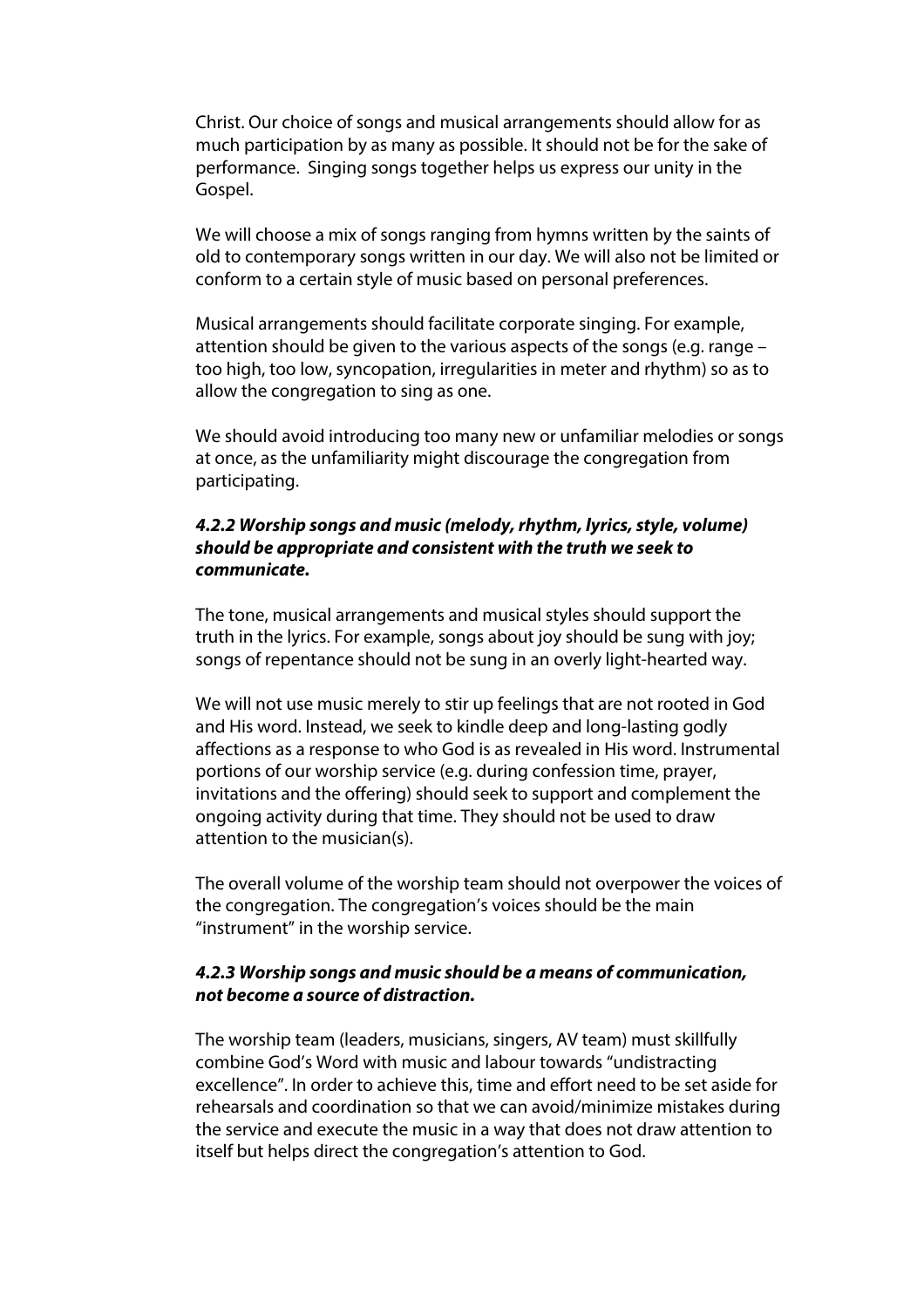# *4.2.4 Physical expressions of worship (if any) should arise from a genuine outflow of the internal workings of the heart's response to Who God is.*

Our outward expression in worship should flow from the inward heart of worship. It must be God-honouring, genuine, sincere and a natural response to what is happening in our hearts. It must not be done to draw attention to oneself or to make oneself appear spiritual.

# *4.2.5 Worship songs should be faithful to God's Word.*

Whether the songs are loaded with truth or simple in content, we seek to choose songs that are biblical. The songs that we sing must contain truth from God's Word (Colossians 3:16-17) and must be theologically sound.

## *4.2.6 The associations that are attached to certain tunes need to be considered when choosing our worship songs and music*.

Certain tunes may have associations that are not desirable or bear similarities with music that is strongly associated with sinful lifestyles or habits. It will be wise not to use these tunes or melodies for our worship songs or music. It may not be wise to change the lyrics of a song that was previously used to glorify sin while retaining its melody and use it in our worship services.

The source and authorship of the song are also associations to be considered before songs are chosen/introduced.

While we do not subscribe to "guilt by association" and do not want to call a piece of music sinful just because it bears similarities with secular music that promotes sinful values and lifestyles, we acknowledge that associations can cause people to recall emotions and memories that may hinder their worship of God.

### *4.2.7 Worship songs and music are important, but love is more important.*

We can differ on the choices of songs and music. However, we must not allow differing opinions to cause division and strife. Pastor Kevin DeYoung said, "I imagine the Apostle Paul, if he were writing to the church today, might have something to say about our worship style. 'If I sing in style of the hippest music, but have not love, I am only a banging drum or a strumming guitar. If I have a gift for reading music and enjoy the richest hymns, but have not love, I am nothing. If I am discerning of excellent music and fine poetry, but have not love, I gain nothing.' The first principle for singing as a congregation and choosing music for the congregation is love" (https://blogs.thegospelcoalition.org/kevindeyoung/2011/06/28/tenprinciples-for-church-song-part-1/ , accessed 6 Oct 2016).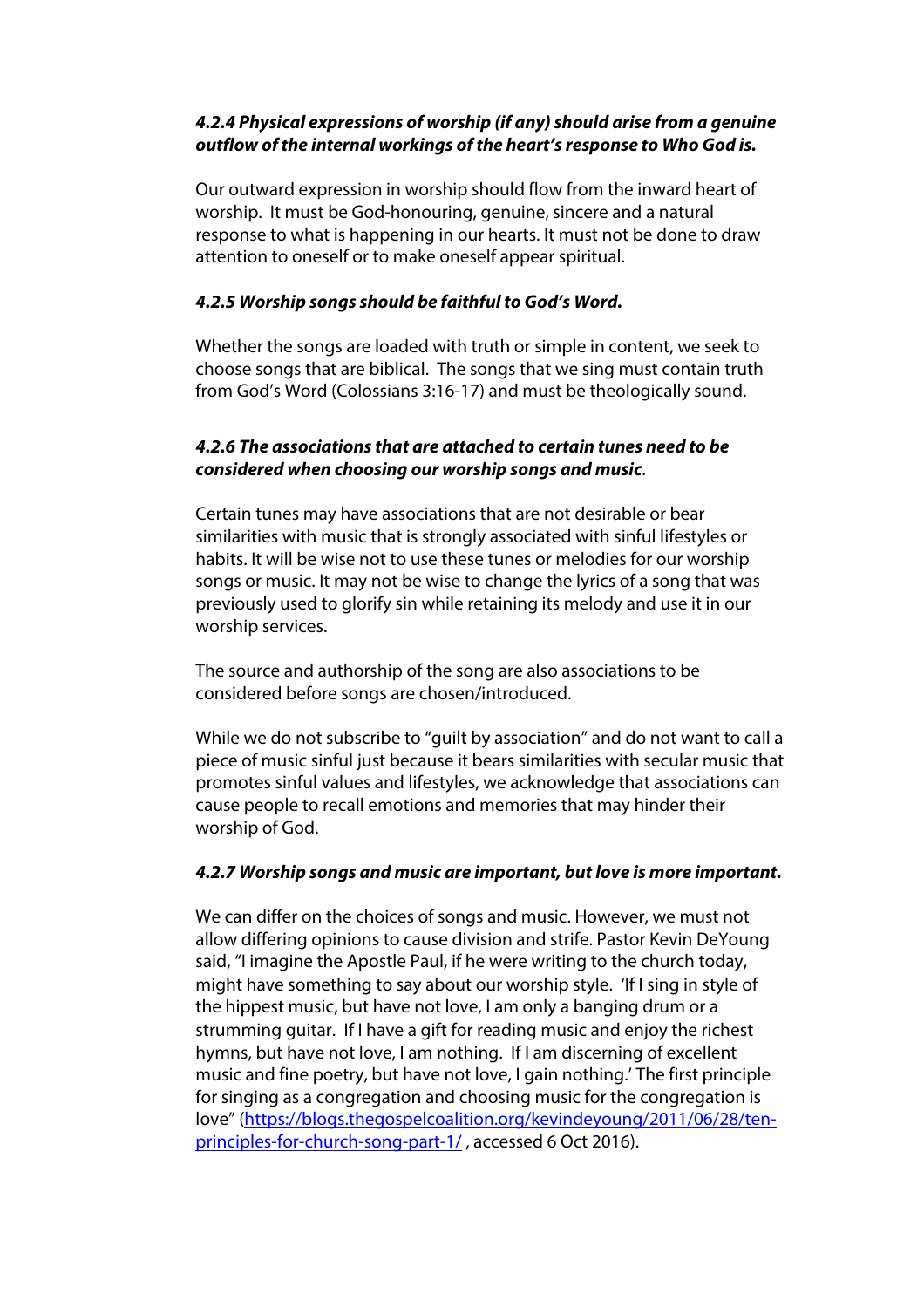Showing love to others through our use and choice of music/songs can be done in several ways:

- Being considerate towards one another and the types of music others are more accustomed to by not being judgmental or demanding that they conform to our tastes.
- Learning about the different musical forms/genres from different cultures and maybe even introducing them into our service and helping one another appreciate the cultural diversity of the church, which is partly represented by the diversity of musical styles.
- Not being judgmental when others sing loudly or out of tune.
- Being charitable to the music team if they make mistakes or do not meet our expectations.

# **4.3 Checklist for using music in worship service**

This checklist is derived from the principles mentioned above. Wisdom and discernment are required for specific application in various congregations or contexts.

4.3.1 Does our music seek to glorify God, or is it for personal entertainment?

4.3.2 Is our music God-centred or man-centred?

4.3.3 Does our music help people to know God in accordance to Scriptures?

4.3.4 Does our music help people to revere God?

4.3.5 Does our music encourage orderliness in a service or does it generate chaos?

4.3.6 Does our music allow for a range of expression seen in the Bible from humble brokenness to confidence in God's grace/thankfulness/joyful hope?

4.3.7 Is the whole congregation able to follow the melody?

4.3.8 Are the songs we sing easy to understand?

4.3.9 Do we sing to God and about God (to one another)?

4.3.10 Is the music appropriate for the song's content and consistent with the truth we seek to communicate?

4.3.11 Are there sources of distraction? Eg. from the

music accompaniment, musician (posture and dressing), volume of music, lighting, AV support.

4.3.12 Does the music remind people of worldly values and of questionable "Christian groups" with obvious doctrinal errors.

4.3.13 Are we teaching the church that love is more important than music?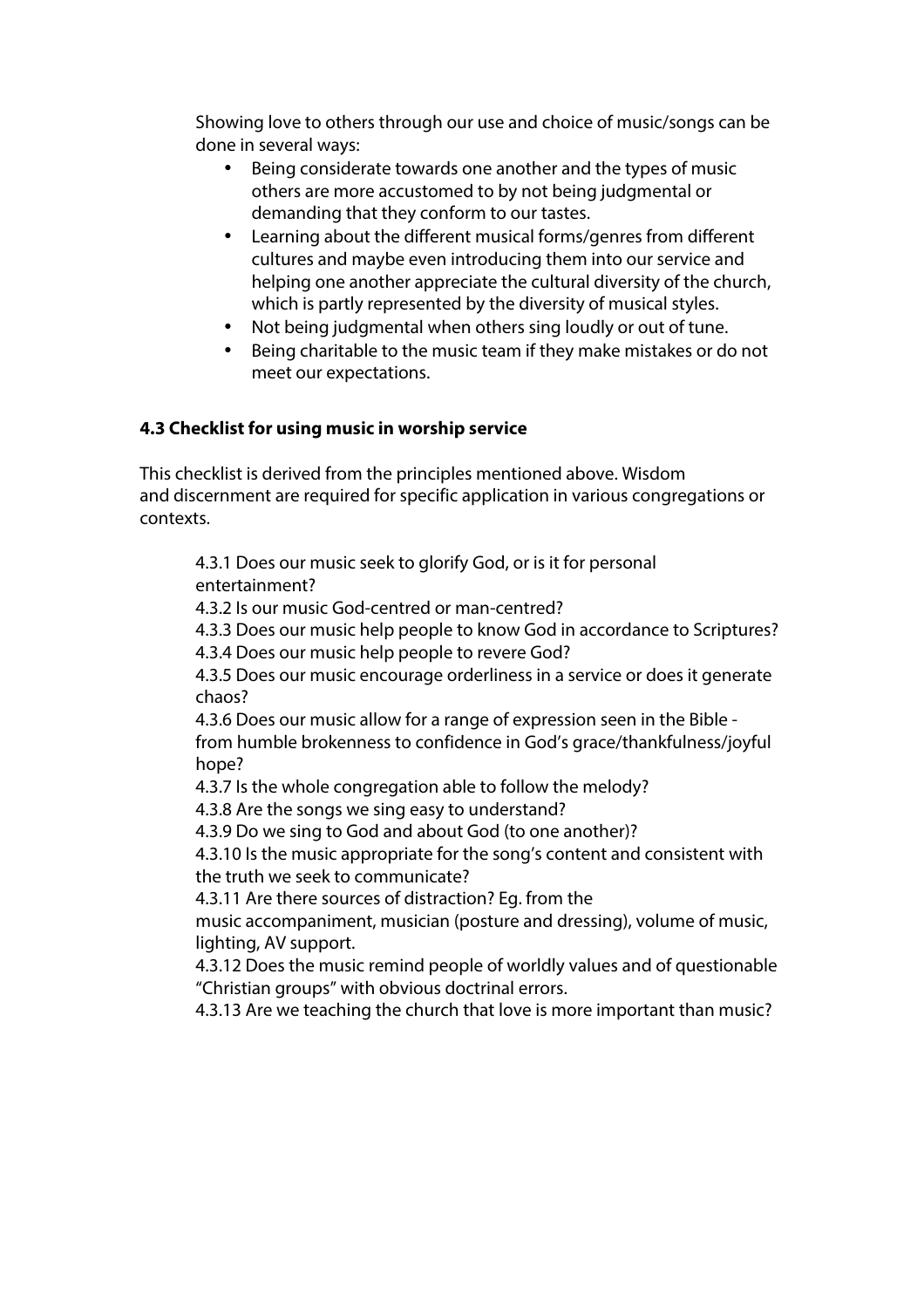### **4.4 Frequently asked questions**

#### **Worship songs and music**

#### *4.4.1 Why do we sing hymns and contemporary songs?*

Hymns connect us to the rich heritage of our spiritual predecessors, while contemporary songs connect us to the church in our day and age. Each age has its own music. Singing music from different ages unites us with believers both past and present under the same Christ, singing the same praises to our same Lord, and reminds us that we are part of a global church spanning both space and time.

### *4.4.2 Why do we add new songs to our repertoire? How do we select these songs? How often should we introduce them?*

New songs help us to express age-old truths in new and fresh ways. New songs can also help us connect with a new generation of believers.

As explained above, we use our checklist as a guide when adding new songs to our repertoire. New songs, where appropriate, should be introduced in a way where the congregation can learn it comfortably and participate in singing them readily. For example, if most of the songs sung during a worship service are new, the congregation may have a sense of unfamiliarity and will not be able to follow the singing and participate meaningfully in the worship.

#### *4.4.3 If I have a new song to recommend, who should I go to?*

Please feel free to contact your pastor or your worship leader.

#### *4.4.4 Can we have a choir/orchestra in worship?*

Sure! We are not limited to a particular style or musical team set up. The overall set up should still aim for as much participation as possible for worship by the entire congregation. Other practical considerations like expertise and resources will be helpful in making such decisions.

### *4.4.5 What are the principles you have in regards to the volume of the music?*

The music should not drown out the voices of God's people. The music should faciliate greater engagement in singing by the congregation. It should not be a performance where the music team sings and makes music on behalf or instead of the congregation.

#### *4.4.6 Why can't we use drums /drum sets?*

Based on the principles above, we can! Drums and drum sets are not inherently evil. The use of drums is not forbidden in the Bible. In fact, there is no prohibition of any specific instrument in the Bible. Percussion instruments such as tambourine, cymbal and timbrel were used for worship in the Bible. However, there are still sound principles that we must observe should we decide to use drums. For example, the sound of the instrument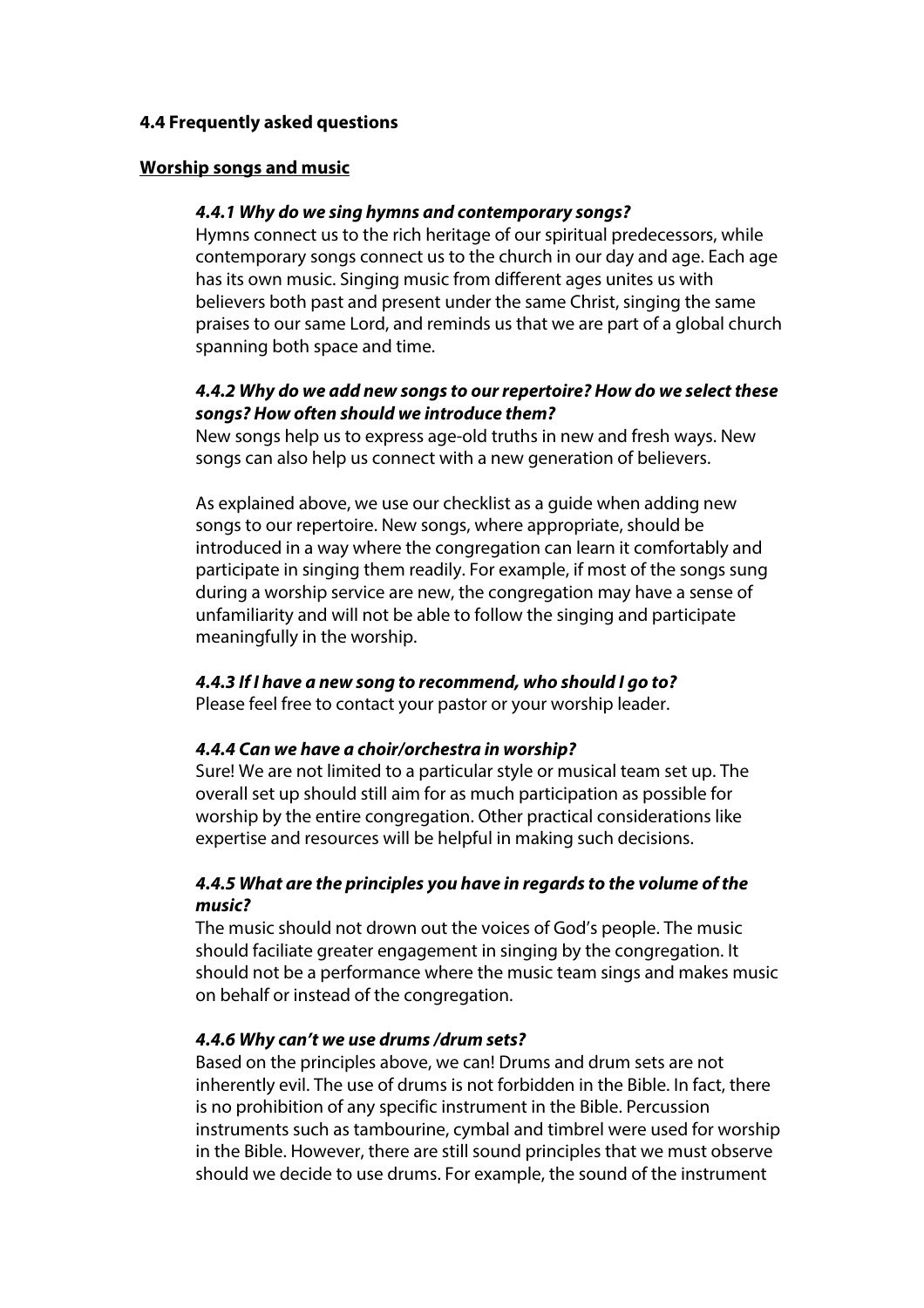should not drown out the singing of God's people and we should not use of any instrument to impress people. The sensitivity towards the readiness of the congregation to have a drum set as part of congregational worship is an important consideration as well.

#### **Expressions**

#### *4.4.7 Can I raise my hands and clap during worship?*

Certainly! Raising of hands and clapping are not forbidden in the Bible. As explained before, our outward posture should reflect an inward posture of worship. See also 4.2.4.

#### *4.4.8 Is dancing allowed during worship?*

There is no specific prohibition of dancing during worship. We must certainly not have dance forms that may be sensual in nature, nor that which causes disorderliness in worship.

### *4.4.9 What should I do if I hear or see anything that disturbs me in worship?*

We value your feedback on any matters of concern. You can speak with your Pastor or you can also email us at shine@gospellight.sg.

### *4.4.10 Is a "special item" (e.g. song item, testimonies) allowed in worship service?*

Sure! However, pastoral approval must be sought on a case by case basis.

### *4.4.11 Is there a specific attire for the worship team and is there a specific attire for the congregation?*

The worship team is to lead but not to impress. As such, the team should dress modestly, decently and honorably.

The congregation should also dress modestly, decently and honorably. The church must not despise those who are dressed poorly (James 2:2-6a).

#### **Environment**

#### *4.4.12 Should we use a brightly lit room or a dim room?*

Lighting can be a subjective matter. Scriptures do not prescribe a brightly lit room or a dim room for worship. There are times where dimming the lights is necessary, such as when the projection on the screen is of a very poor quality and the congregation cannot see the lyrics if the lights are not dimmed.